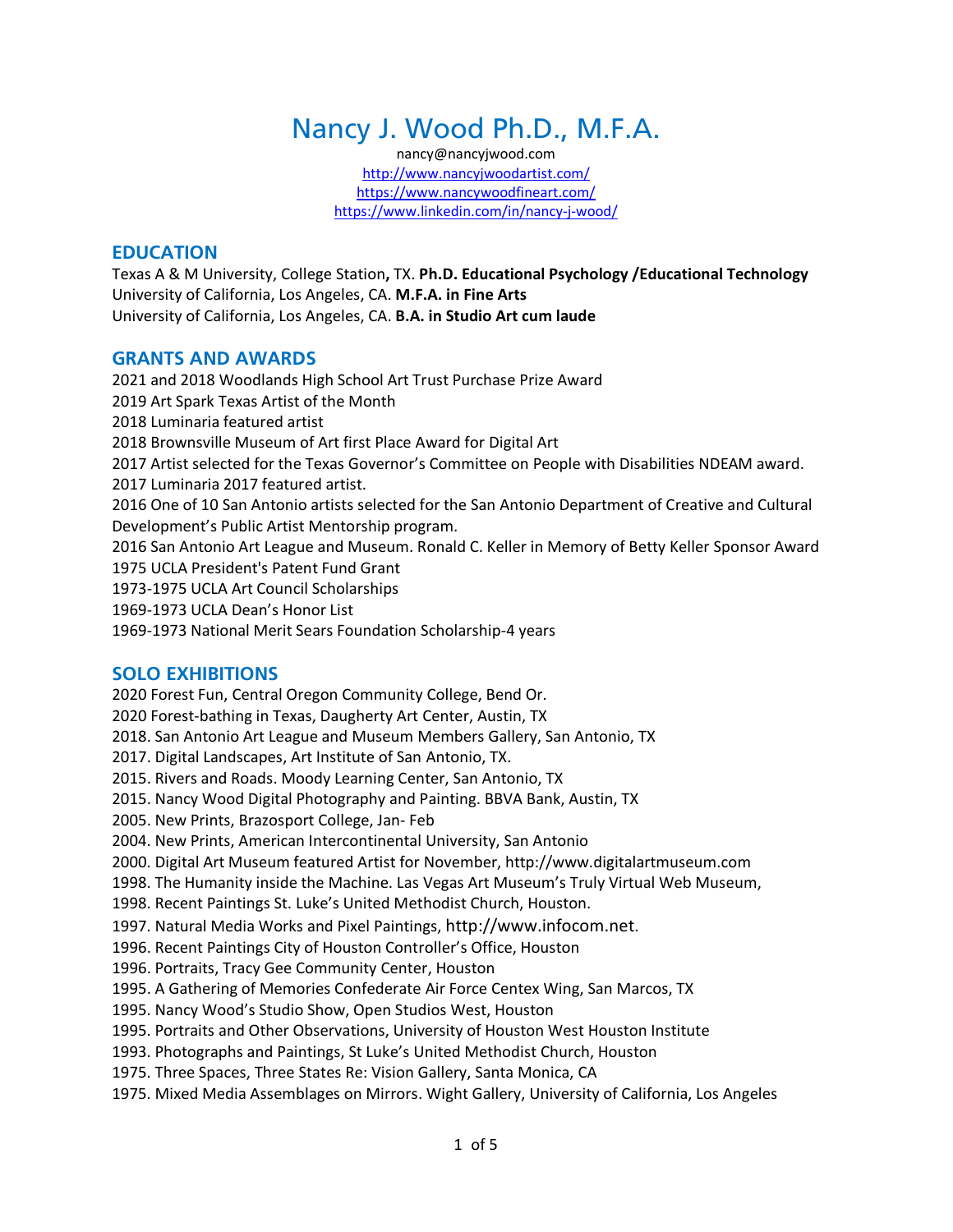# **SELECTED GROUP EXHIBITIONS**

#### **2021**

Red Dot Art Show, Blue Star Contemporary Art Museum, San Antonio, TX Red, Hill Country Arts Foundation, Ingram, TX San Antonio Art League and Museum Small Works Gallery DIMENSION XLVIII , Art Center of Corpus Christi, Corpus Christi, TX Texas Artists Exhibition, Beeville Art Museum, Beeville, TX [IV2020 25th International Symposium Digital Art Online Gallery,](https://dart2020.wixsite.com/d-art-2020/projects) Vienna, Austria, Melbourne, Australia. Art Ability, Bryn Mawr Rehab Hospital, Malvern, PA Small Works Exhibition. Fort Worth Community Arts Center, Ft. Worth, TX

#### **2020**

Art for the View. Sunnyview Rehabilitation Hospital Foundation, Schenectady, NY Small Works Exhibition. Fort Worth Community Arts Center, Ft. Worth, TX Visual Messages. The online juried exhibition of the 52nd conference of the International Visual Literacy Association (IVLA)[. https://ivlaconference.org/](https://ivlaconference.org/) Art Ability, Bryn Mawr Rehab Hospital, Malvern, PA Point of View, Hill Country Arts Foundation, Ingram, TX Texas Artists Exhibition, Beeville Art Museum, Beeville, TX [IV2020 24th International Symposium Digital Art Online Gallery,](https://dart2020.wixsite.com/d-art-2020/projects) Vienna, Austria, Melbourne, Australia. KSpace Contemporary 2020 Members Only Exhibition, Corpus Christi, Tx

#### **2019**

Community Arts Day Artist Market, Yanaguana Gardens, San Antonio, TX MIAW Exhibition, San Antonio, TX 2020 Gallery Sneak Peek, Daugherty Art Center, Austin, TX San Antonio Art League and Museum Small Works Gallery Western Trappings on the Llano, Llano, TX Placing Abstraction, Southwest School of Art, San Antonio, TX Texas Artists Exhibition, Beeville Art Museum, Beeville, TX 89<sup>th</sup> Artists Exhibition, San Antonio Art League and Museum, San Antonio, TX Legacy Gala, West San Antonio Chamber of Commerce, San Antonio, TX VSA Texas Haven Artist of the Year Awards Mystery Fundraiser

#### **2018**

"The Party" Museum of Western Art, Kerrville, TX Texas Artists Exhibition, Beeville Art Museum, Beeville, TX. Mobile Art Exhibition, Bass Concert Hall, University of Texas at Austin, TX Art for the View, Sunnyvale Hospital and Rehabilitation Center, Schenectady, NY Small Works Exhibition, Ft. Worth Community Arts Center Western Trappings, Llano County Historical Museum, Llano, TX Texas Artists Coalition Impromptu Invitational, Ft. Worth Community Arts Center, Ft. Worth, TX Photography, Art Center of Corpus Christi, TX 46th International Art Show, Brownsville Museum of Art, Brownsville, TX 88th Juried Members Exhibition, San Antonio Art League and Museum, San Antonio, TX Independents, Art Center of Corpus Christi, Corpus Christi, TX All About Art Moss Rehab, Einstein Healthcare Network, Elkins Park, PA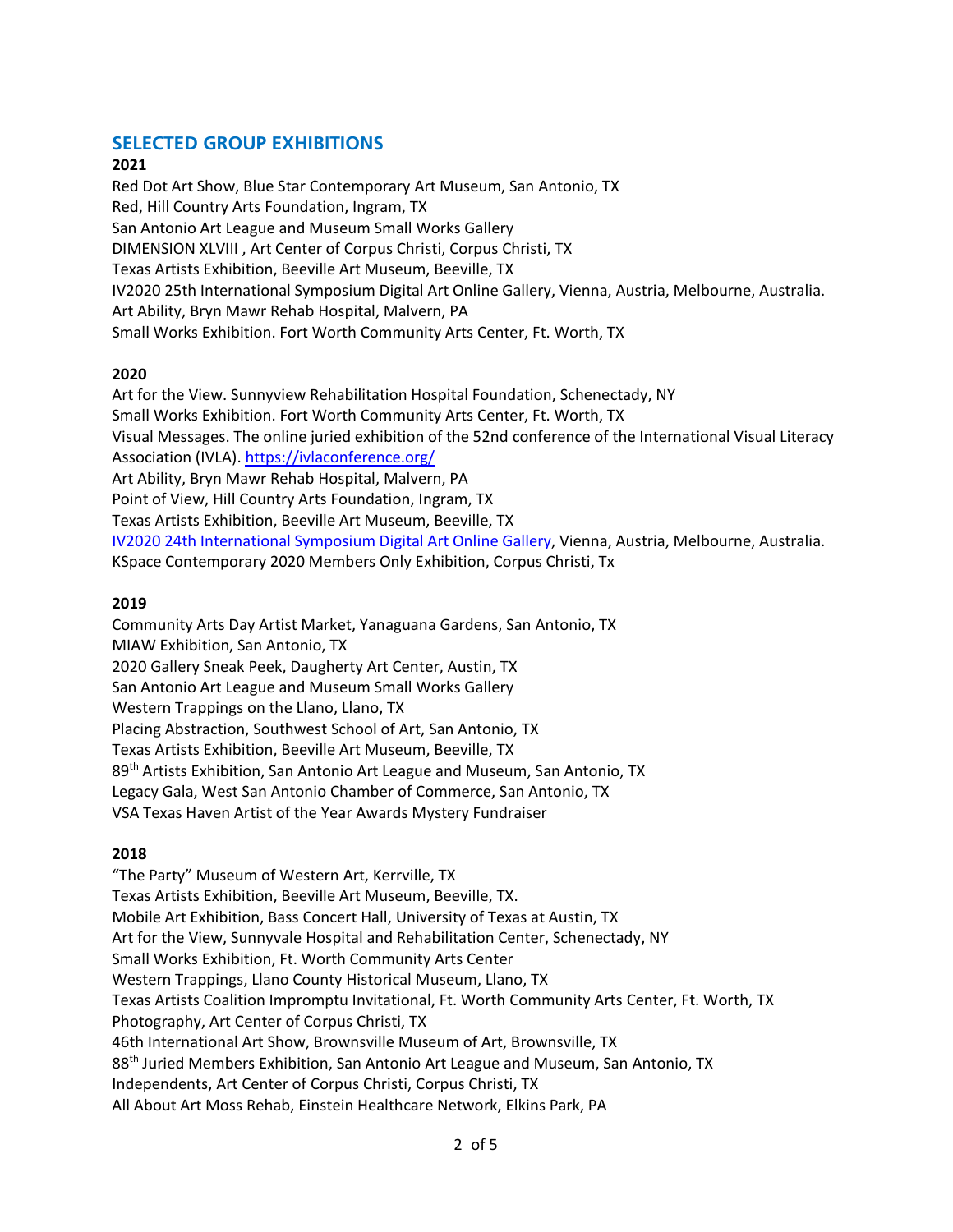#### **2017**

Independents. Art Center of Corpus Christi Inspire Artists Invitational, San Antonio, TX Explorations Art by Older Adults. Bergstrom Airport, Austin, TX Western Trappings. Llano County Historical Museum, Llano, TX VSA MIAW exhibition, San Antonio 45th International Art Show, Brownsville Museum of Art, Brownsville, TX Texas Artists Exhibition. Beeville Art Museum, Beeville, TX

#### **2016**

Dimension, Art Center of Corpus Christi, TX VSA MIAW Exhibit, High Wire Arts, San Antonio, TX Brightview Public Art Project. Brightview Senior Living Center, Rockville, MD All About Art. Moss Rehab Center, Elkins Park Campus, Elkins Park, PA Photography and Sculpture Exhibition, Texas State University Round Rock, TX The Big Show. Texas State University Round Rock, TX Texas Artists Exhibition. Beeville Art Museum, Beeville, TX. Members Exhibition, San Antonio Art League, and Museum, award. Art at the Jalapeno, High Wire Gallery, San Antonio. First place award Imagine, Texas State University Round Rock, TX

#### **2015**

Art Share. College Art Association conference, New York, N.Y. 12th International Conference Computer Graphics, Imaging and Visualization, University of Barcelona, Barcelona, Spain. Texas Artists Exhibition, Beeville Art Museum, Beeville, TX Fall Photography and Sculpture Exhibition, Texas State University Round Rock, TX Group show, High Wire Gallery, San Antonio, TX Kerrville Outdoor Painting Event, Kerr Arts and Cultural Center, Kerrville, TX Dimension, Art Center of Corpus Christi, TX Visual Arts Alliance 32nd Juried Members Exhibition. Houston, TX. Members Best Exhibition, Hill Country Arts Foundation, Hunt, TX \* 1st place award Having a Ball, Round Rock Arts Center, Round Rock, TX **2014** Art to the Power of 10, McNay Art Museum, San Antonio. New Art/Nuevo Arte, University of Texas, San Antonio, TX. Spark, San Diego Convention Center, San Diego, CA. Exquisite Corpse, Southwest School of the Arts, San Antonio, TX. 2014, 2009, 2007, 2006. AIP Faculty Show and Online Exhibition **2004** FotoElectronica, Bismarck Galleries, San Antonio Chateau Exhibit, France

Eurographics, London 2nd Annual Digital Art, Borders Books, San Antonio

# **2003**

FotoElectronica, Bismarck Gallery, San Antonio Pipe Dreams exhibit, Cork Gallery, Lincoln Center, New York; exhibit traveled to Stone Museum, New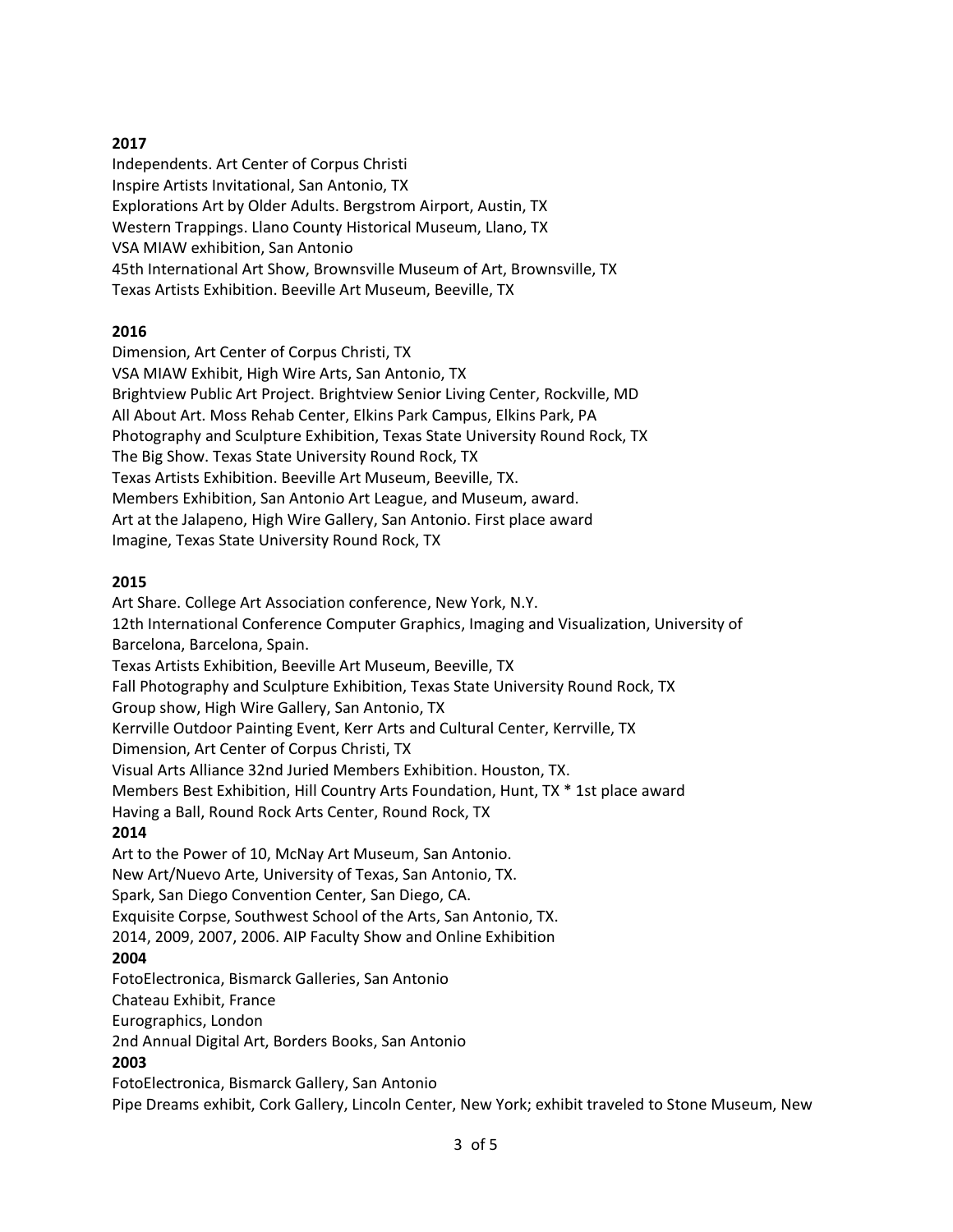Jersey; Middlesex Academy of Math, Science, and Engineering; Unbearable Arts Festival, New York. TASA One Square Foot Show at San Antonio College September

#### **2001**

Here and Now Show, Silicon Gallery/The General Store, Brooklyn, NY.

DIGITAL POWER. The University of Medicine and Dentistry-Robert Wood Johnson Medical School, NJ Art Auction, The Museum of New Art (MONA), Detroit, MI Spring

Old Bridge Public Library Show, Visual Arts League, New Jersey

Visual Arts League Traveling Flowers Show University of Medicine and Dentistry in Piscataway NJ Old Bridge Library, Newark, NJ South River Library

The Petersburg Biennale of Computer Graphics. Sponsored by Association of Computer Graphics, Cultural Center Pushkinskaya 10, in St. Petersburg, Russia (www.pushkinsraja-10.spb.ru).

Flowers at the Cork Gallery, Avery Fischer Hall, Lincoln Center, 65th Street & Broadway NYC

#### **2000**

ARTS UNICEF Benefit Show. Shomeido Gallery, Tokyo, Japan

The Spring Exhibition and the Edinburgh International Internet Festival. The Scottish Web site http://www.thescottishwebsite.freeserve.co.uk/Springindex.htm

Visions 2000 Art Showcase. University of Medicine and Dentistry of New Jersey-Robert Wood Johnson Medical School, New Jersey

Digitalism, the New Art, Cork Gallery, Avery Fisher Hall, Lincoln Center, New York, NY

Square Foot of Art, University of Texas, Pan American

#### **1987- 1999**

Square Foot of Art, University of Texas, El Paso

Museum as Muse, Museum of Modern Art, New York, exhibition online, http://www.stadiumweb.com

1998 Square Foot Of Art, West Texas A&M University

1995. Virtuosity, the Juried Exhibition CD, ACI, Philadelphia, PA

\*1995. Art League of Houston Open Juried Exhibition, Houston, TX

1994. 1995, Houston Community College, Faculty Exhibitions, Houston, Texas

1997, 1996,\*1995, 1994. Visual Arts Alliance National Juried Exhibition, Houston, TX

1994. Exquisite Corpse Statewide Invitational Exhibition, Dallas, TX

1994. 1993 Confluence National Juried Exhibition, Hill Country Arts Foundation

1993. Counterpoint Nat'l Juried Exhibition, Hill Country Arts Foundation

\*\*1992. Visual Arts Alliance National Juried Exhibition, Houston, Texas

1988. International Exhibition of Glass Craft 88, Juried Exhibition, Kanazawa City, Japan

1987. Women Artists of Three States Regional Juried Exhibition, Dallas City Hall

1987. Viewing Ourselves, National Juried Exhibition, Washington Women's Art Center

1987. Texas Art Celebration'87, National Juried Exhibition, Houston, Texas

\* Designates Award \* \* Designates First Place Award

# **SELECTED RECENT CONFERENCE PRESENTATIONS**

- 2015 Wood, N. Task analysis of drawing. Poster presentation at the College Art Association conference, New York, N.Y.
- 2014 Wood, N. The relationships of media, task, and learner engagement in an online tutorial to teach art criticism. Presented to the National Association of Art Education Convention, San Diego, CA.
- 2011 Wood, N**.** An analysis of task structure, media type, learner engagement, and learning outcomes, in a tutorial designed to teach learners to critique a work of art.**.***AACE E-Learn 2011,* Honolulu, HI.
- 2009 Wood, N., & Cifuentes, L., *Integrating virtual world spatial presence into constructivist learning.*  Association for Educational Communication and Technology conference, 2009.
- 2009 Wood, N., *The effects of spatial presence in virtual reality on learning outcomes.* Presented at the